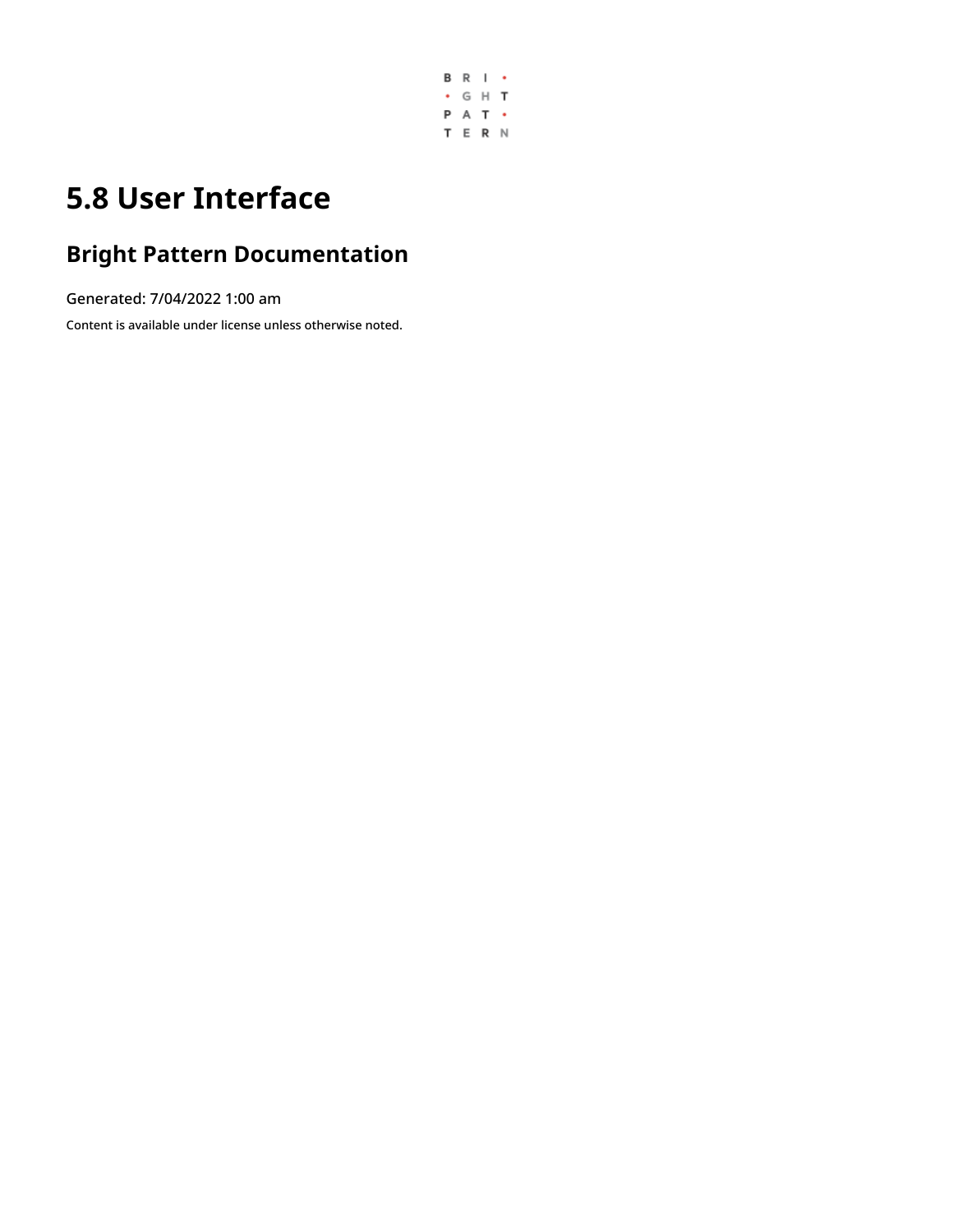#### **Table of Contents**

<span id="page-1-0"></span>

| <b>Table of Contents</b>                           |   |
|----------------------------------------------------|---|
| <b>Contact Center Administrator User Interface</b> |   |
| <b>User Interface Overview</b>                     |   |
| Login Procedure                                    | 5 |
| How to Log in                                      | 5 |
| <b>Application Settings</b>                        | 6 |
| Time zone                                          | 6 |
| Locale                                             | 6 |
| Change password                                    |   |
|                                                    |   |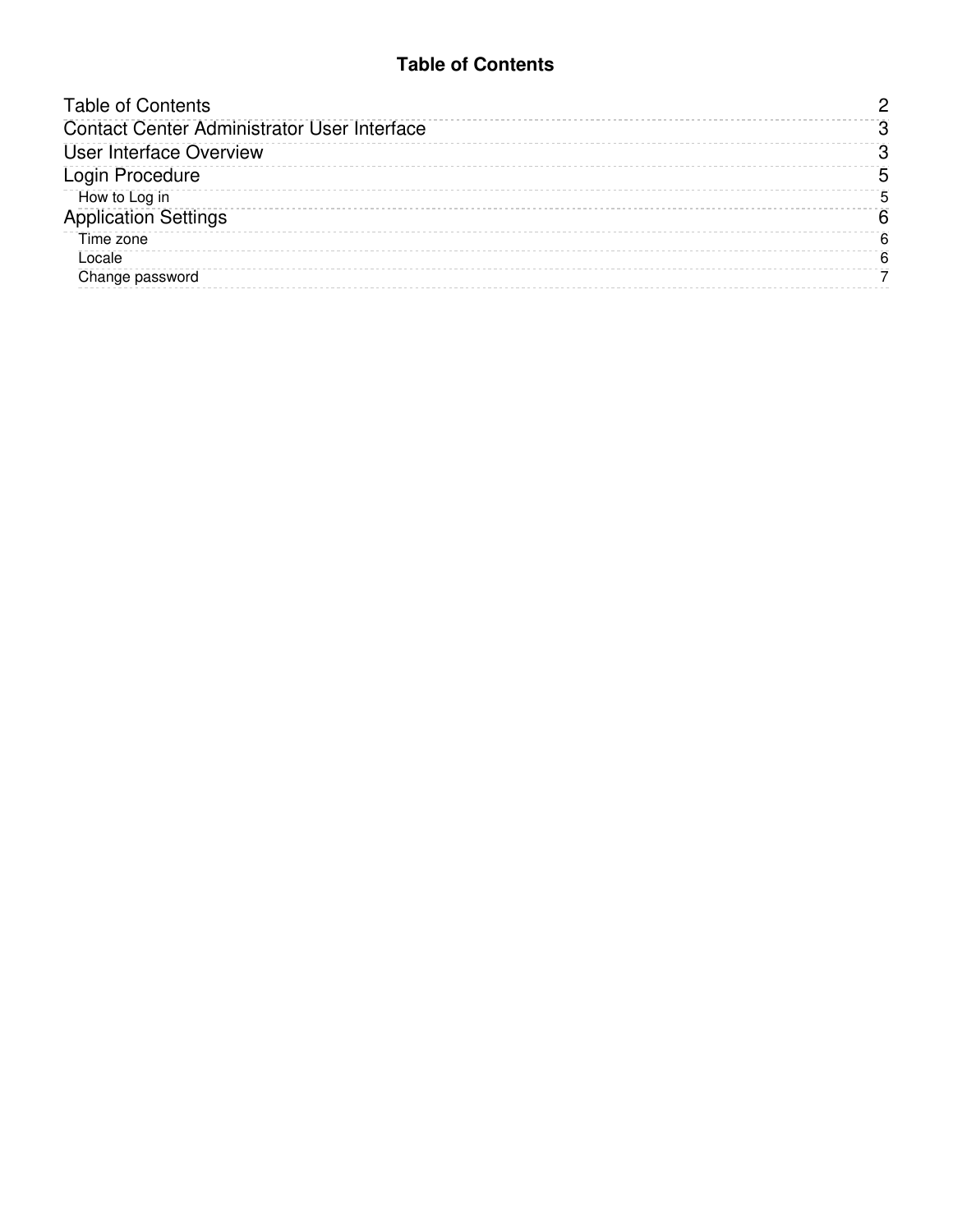## <span id="page-2-0"></span>**Contact Center Administrator User Interface**

The following articles describe the user interface of the Contact Center Administrator application.

- User Interface [Overview](https://help.brightpattern.com/5.8:Contact-center-administrator-guide/UserInterface/?action=html-localimages-export#topic_contact-center-administrator-guide.2Fuserinterface.2Fuserinterfaceoverview)
- **Login [Procedure](https://help.brightpattern.com/5.8:Contact-center-administrator-guide/UserInterface/?action=html-localimages-export#topic_contact-center-administrator-guide.2Fuserinterface.2Floginprocedure)**
- **[Application](https://help.brightpattern.com/5.8:Contact-center-administrator-guide/UserInterface/?action=html-localimages-export#topic_contact-center-administrator-guide.2Fuserinterface.2Fapplicationsettings) Settings**



Contact Center Administrator user interface

### <span id="page-2-1"></span>**User Interface Overview**

Upon successful login, you will be presented with the main application view consisting of an upper bar with general options, a contact center *resources* menu on the left, and an application pane, which is the main working area for viewing and editing the selected resources.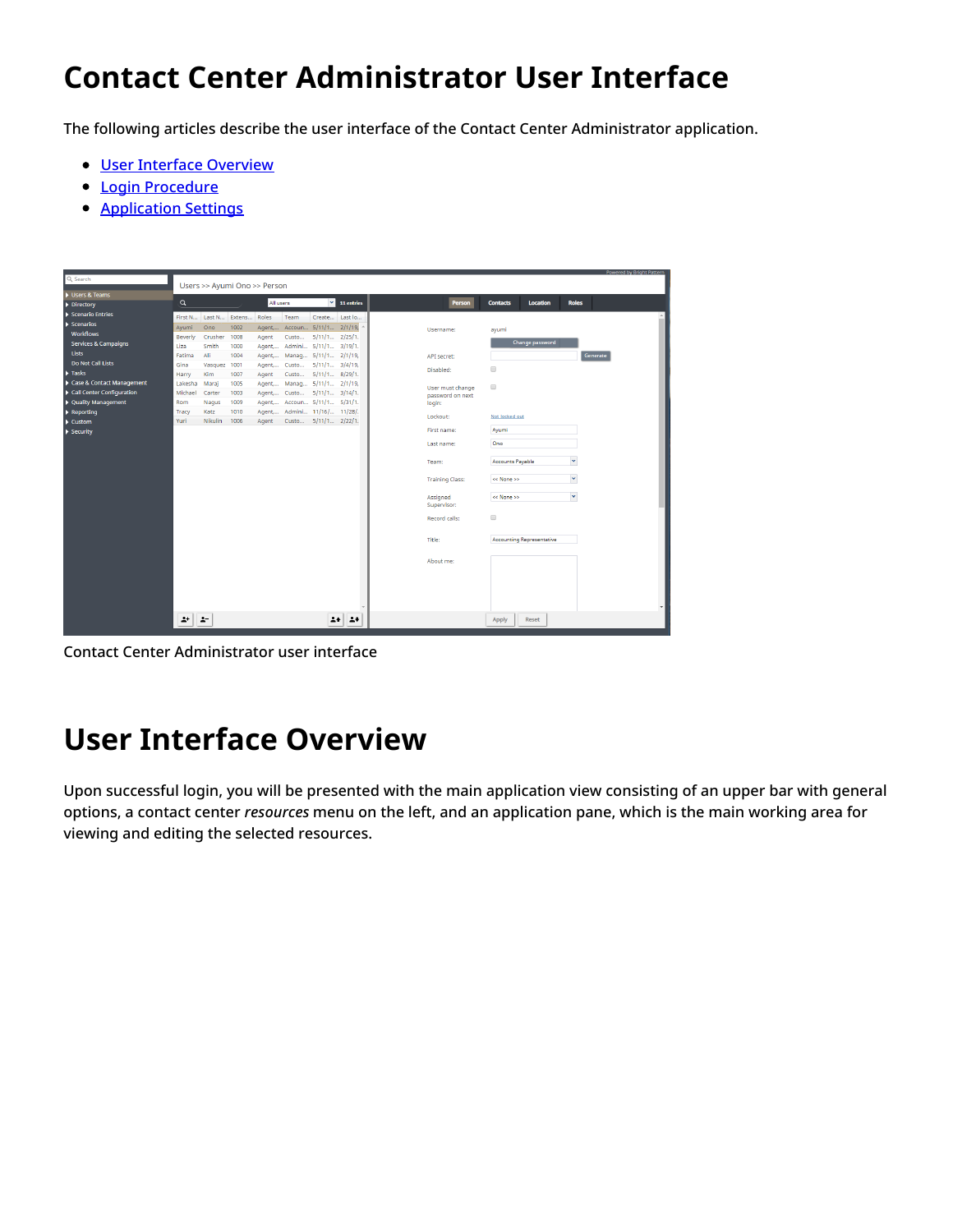| Q Search                        |                              |         |                     |        |       |                              |                         |  |                        |                         |                                  | Powered by Bright Pattern |
|---------------------------------|------------------------------|---------|---------------------|--------|-------|------------------------------|-------------------------|--|------------------------|-------------------------|----------------------------------|---------------------------|
|                                 | Users >> Ayumi Ono >> Person |         |                     |        |       |                              |                         |  |                        |                         |                                  |                           |
| Users & Teams                   | $\alpha$<br>All users        |         |                     |        |       |                              | $\mathbf{v}$ 11 entries |  | Person                 | <b>Contacts</b>         | Location                         | <b>Roles</b>              |
| Directory                       |                              |         |                     |        |       |                              |                         |  |                        |                         |                                  |                           |
| Scenario Entries                | First N                      |         | Last N Extens Roles |        | Team  |                              | Create Last lo          |  |                        |                         |                                  |                           |
| $\blacktriangleright$ Scenarios | Ayumi                        | Ono     | 1002                |        |       | Agent, Accoun 5/11/1 2/1/19, |                         |  | Username:              | ayumi                   |                                  |                           |
| <b>Workflows</b>                | <b>Beverly</b>               | Crusher | 1008                | Agent  | Custo | $5/11/1$ 2/25/1.             |                         |  |                        |                         |                                  |                           |
| <b>Services &amp; Campaigns</b> | Liza                         | Smith   | 1000                | Agent, |       | Admini 5/11/1 3/19/1.        |                         |  |                        |                         | Change password                  |                           |
| Lists                           | Fatima                       | Ali     | 1004                | Agent, |       | Manag 5/11/1 2/1/19,         |                         |  | API secret:            |                         |                                  | Generate                  |
| <b>Do Not Call Lists</b>        | Gina                         | Vasquez | 1001                | Agent, | Custo | $5/11/1$ $3/4/19$ ,          |                         |  |                        | $\qquad \qquad \Box$    |                                  |                           |
| $\blacktriangleright$ Tasks     | Harry                        | Kim     | 1007                | Agent  | Custo | $5/11/1$ 8/29/1.             |                         |  | Disabled:              |                         |                                  |                           |
| Case & Contact Management       | Lakesha                      | Maraj   | 1005                | Agent, |       | Manag 5/11/1 2/1/19,         |                         |  | User must change       | $\qquad \qquad \Box$    |                                  |                           |
| Call Center Configuration       | Michael                      | Carter  | 1003                |        |       | Agent, Custo 5/11/1 3/14/1.  |                         |  | password on next       |                         |                                  |                           |
| ▶ Quality Management            | Rom                          | Nagus   | 1009                |        |       | Agent, Accoun 5/11/1 5/31/1. |                         |  | login:                 |                         |                                  |                           |
| $\blacktriangleright$ Reporting | Tracy                        | Katz    | 1010                | Agent, |       | Admini 11/16/ 11/28/.        |                         |  | Lockout:               | Not locked out          |                                  |                           |
| $\blacktriangleright$ Custom    | Yuri                         | Nikulin | 1006                | Agent  |       | Custo 5/11/1 2/22/1.         |                         |  |                        |                         |                                  |                           |
| $\blacktriangleright$ Security  |                              |         |                     |        |       |                              |                         |  | First name:            | Ayumi                   |                                  |                           |
|                                 |                              |         |                     |        |       |                              |                         |  | Last name:             | Ono                     |                                  |                           |
|                                 |                              |         |                     |        |       |                              |                         |  |                        |                         |                                  |                           |
|                                 |                              |         |                     |        |       |                              |                         |  | Team:                  | <b>Accounts Payable</b> |                                  | ×                         |
|                                 |                              |         |                     |        |       |                              |                         |  |                        |                         |                                  |                           |
|                                 |                              |         |                     |        |       |                              |                         |  | <b>Training Class:</b> | << None >>              |                                  | $\overline{\mathbf{v}}$   |
|                                 |                              |         |                     |        |       |                              |                         |  |                        |                         |                                  | $\overline{\mathbf{v}}$   |
|                                 |                              |         |                     |        |       |                              |                         |  | Assigned               | << None >>              |                                  |                           |
|                                 |                              |         |                     |        |       |                              |                         |  | Supervisor:            |                         |                                  |                           |
|                                 |                              |         |                     |        |       |                              |                         |  | Record calls:          | $\qquad \qquad \Box$    |                                  |                           |
|                                 |                              |         |                     |        |       |                              |                         |  |                        |                         |                                  |                           |
|                                 |                              |         |                     |        |       |                              |                         |  | Title:                 |                         | <b>Accounting Representative</b> |                           |
|                                 |                              |         |                     |        |       |                              |                         |  |                        |                         |                                  |                           |
|                                 |                              |         |                     |        |       |                              |                         |  | About me:              |                         |                                  |                           |
|                                 |                              |         |                     |        |       |                              |                         |  |                        |                         |                                  |                           |
|                                 |                              |         |                     |        |       |                              |                         |  |                        |                         |                                  |                           |
|                                 |                              |         |                     |        |       |                              |                         |  |                        |                         |                                  |                           |
|                                 |                              |         |                     |        |       |                              |                         |  |                        |                         |                                  |                           |
|                                 |                              |         |                     |        |       |                              |                         |  |                        |                         |                                  |                           |
|                                 | 2+                           | 2-      |                     |        |       | 24                           | $\rightarrow$           |  |                        | Apply                   | <b>Reset</b>                     |                           |
|                                 |                              |         |                     |        |       |                              |                         |  |                        |                         |                                  |                           |

Contact Center Administrator user interface

To work with a specific *resource*, select the resource type from the resource menu. The left side of the application pane will provide a list view of previously configured resources of the given type. To configure a new resource of this type, click the "**+**" button at the bottom of the list. To view and edit an existing resource, select it from the list. To look for a specific resource in long lists, use the *Search* function (i.e., the field with the magnifying glass symbol above the list). To delete an existing resource, select it from the list, and click the "**x**" or "**-**" button at the bottom of the list.

The right side of the application pane is used to define new resources of the given type and to edit configuration properties of a resource currently selected in the list view. Depending on the resource type, its configuration settings may all fit in one property screen or occupy several screens. You can switch between screens by clicking corresponding tabs. When you finish entering or updating configuration settings within a screen, click the **Apply** button to save the changes in the configuration database. If the data you have entered for a particular property violates one or more of the data integrity rules, such as uniqueness or value range, the corresponding property filed will be highlighted in the color red. The subsequent chapters of this guide discuss the process of configuring each type of contact center resource in detail. Refer to the descriptions of resource properties to see what kind of integrity rules may apply to them. You can use the **Reset** button to abandon any changes you have made in the current screen.

In addition to contact center configuration, the Contact Center Administrator application can be used for reporting tasks, such as generating historical reports and for listening to call recordings. To switch between the configuration and reporting tasks, use the **Configuration** and **Reports** options in the upper bar.

To log out of the Contact Center Administrator application, click**Logout** in the upper bar. If you have any unsaved work, you will be prompted to confirm your intention to exit the application. Otherwise, your working session will terminate immediately. The application will remember the last task you worked on before you logged out and will display the corresponding view upon your next login so that you can continue the work you were doing at the end of your previous working session. Note that for security reasons, you may also be logged out automatically if you have not shown any user activity for an extended period of time.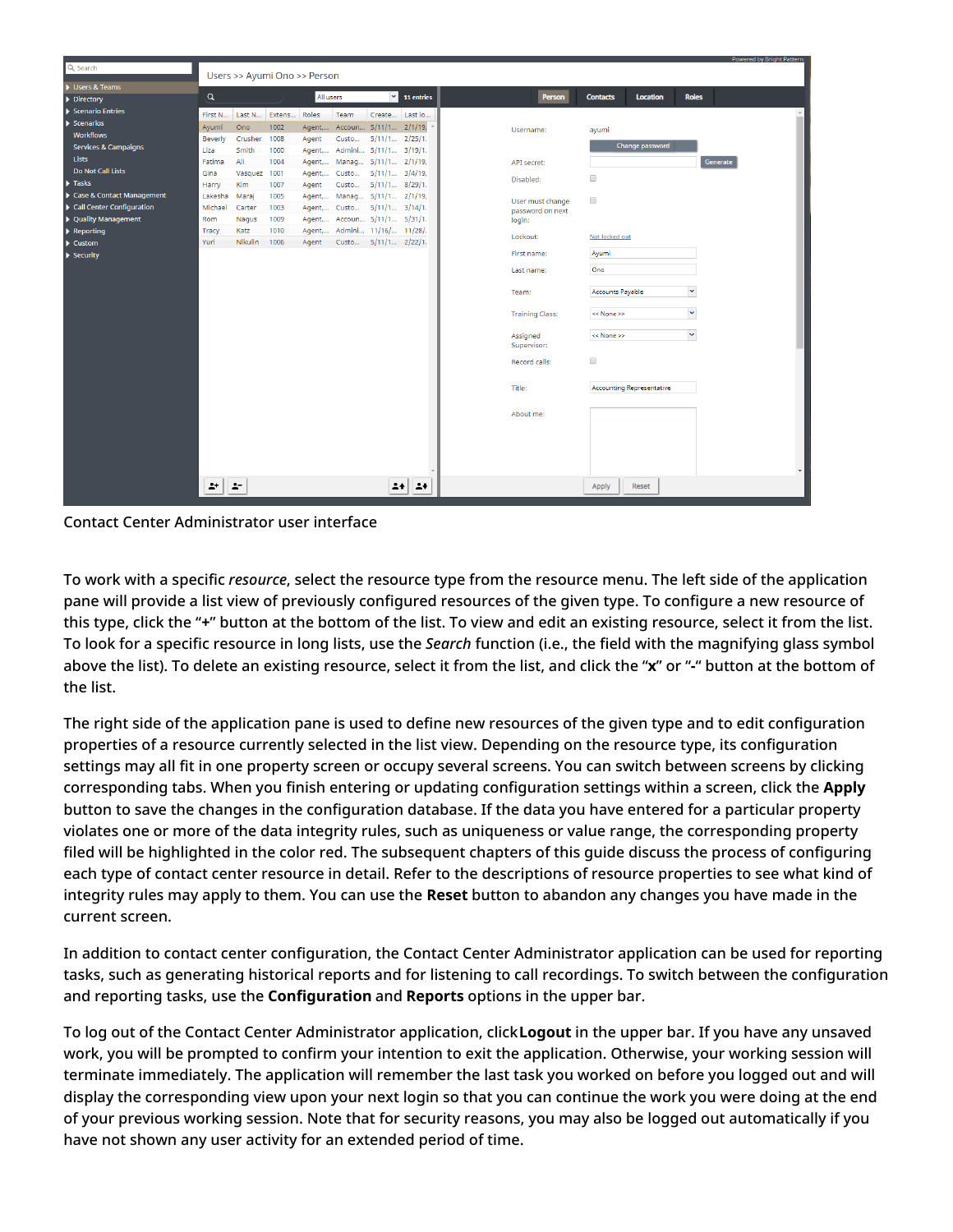# <span id="page-4-0"></span>**Login Procedure**

*Contact Center Administrator* is the web application that is used for configuring all contact center resources, defining interaction processing logic for inbound call distribution and outbound campaigns, and for all reporting and quality monitoring tasks. This application is supported on the current versions of the following browser applications: Internet Explorer, Chrome, Firefox, and Safari.

Bright Pattern offers single sign-on (SSO) functionality for the contact center platform. SSO enables access to Bright Pattern's Contact Center Administrator, Agent Desktop, and Wallboard applications when you log in to any one of these applications. For example, if you log in to Contact Center Administrator and then navigate to Agent Desktop, you will find yourself already logged in to that application as well. Note that Bright Pattern SSO cannot be disabled.

#### <span id="page-4-1"></span>**How to Log in**

To begin a working session with Contact Center Administrator, in the address field of your browser, specify the URL provided by your system administrator. In the login dialog box that appears, enter your username and password.

| <b>BRI •</b><br>Contact Center Administrator Login<br>• G H<br>. т<br>Username:<br>admin<br>P A T ·<br>Password:<br> |
|----------------------------------------------------------------------------------------------------------------------|
|                                                                                                                      |
|                                                                                                                      |
|                                                                                                                      |
| TERN<br>Login<br>Forgot Password?                                                                                    |

Login screen

For your initial login, use the username and password provided to you by the administrator who created your user account. Depending on the policies of your organization, you may have to change this password upon a successful initial login. For password change instructions, see section *[Application](https://help.brightpattern.com/5.8:Contact-center-administrator-guide/UserInterface/?action=html-localimages-export#topic_contact-center-administrator-guide.2Fapplicationsettings) Settings*.

**Note:** If the contact center functionality is provided to you as a service, you may also have to enter the tenant access domain name in the **Tenant** field when you log in for the first time. This name is assigned to your contact center at the service provider level. Upon a successful initial login, this name will be remembered by your browser application and be used for all subsequent login attempts.

If you forgot your password, click**Forgot Password?** in the login dialog box. In the**Password reset** dialog box that appears, specify either your email address or your user name and the tenant access domain name if applicable, and click **Proceed**. An email with password reset instructions will be sent to your email address.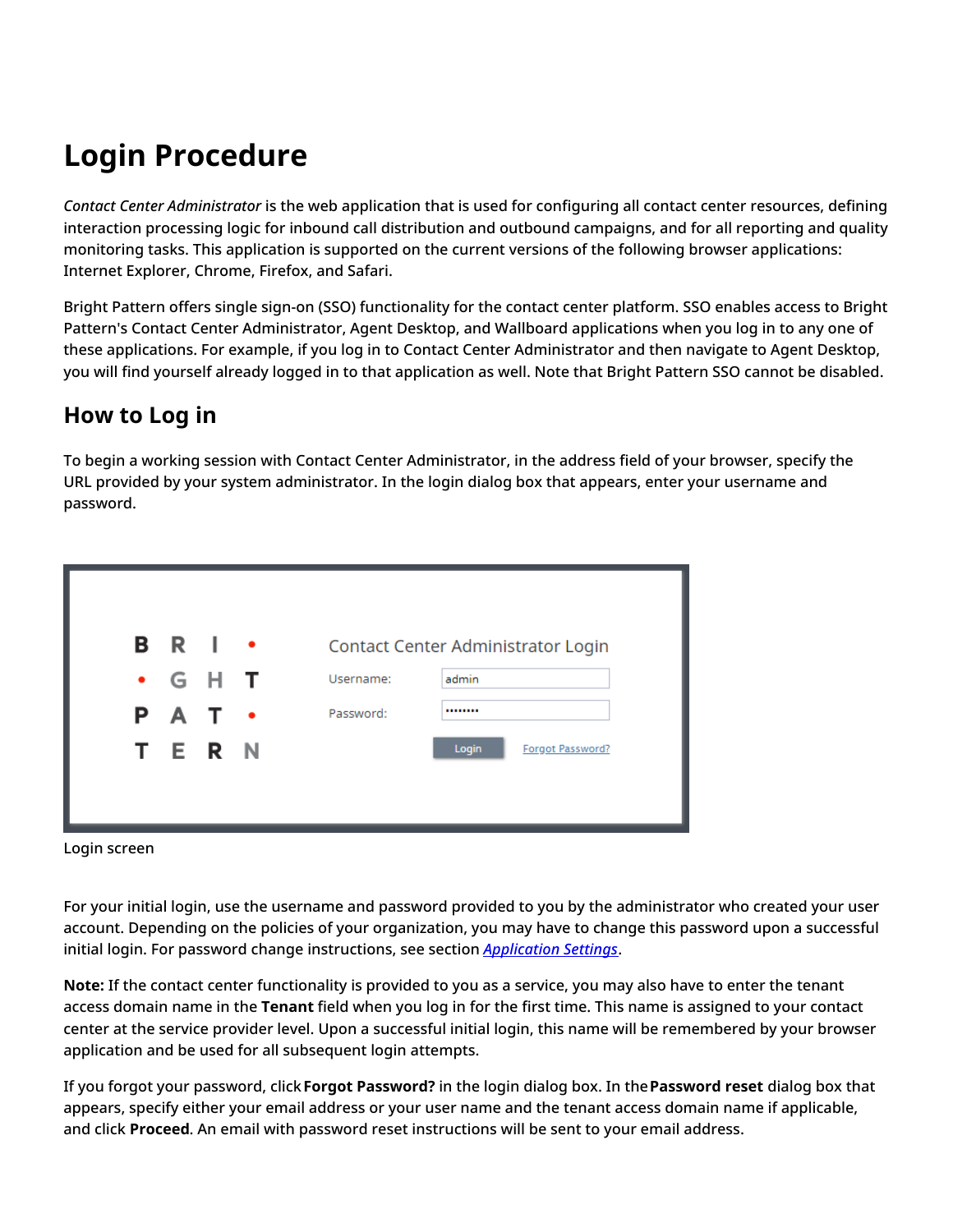# <span id="page-5-0"></span>**Application Settings**

To manage the settings of your instance of the Contact Center Administrator application, click**Settings** in the upper bar menu. The dialog box that appears provides access to the following settings: *Time zone*, *Locale*, and *Change password*.

| <b>Settings</b>                                               |
|---------------------------------------------------------------|
| America/Los_Angeles<br>v<br>Time zone:                        |
|                                                               |
| U.S. English<br>v<br>Locale:                                  |
| To apply new settings, click OK and refresh the browser page. |
| Change password                                               |
| Licensed to:<br>Ocean <sub>03</sub>                           |
| <b>ServicePattern</b>                                         |
| 5.0.0.34893 (Main)                                            |
| 3rd-party license acknowledgement notices                     |
| Cancel<br><b>OK</b><br>powered by Bright Pattern              |

Application settings

#### <span id="page-5-1"></span>**Time zone**

Use this option to specify your default time zone. Note that this time zone setting will be applied only to your personal data requests such as time-based selection of audit log records. A different time zone setting is used for the configuration of time-based parameters of contact center resources, such as service hours. For more information, see section *General [Settings](https://help.brightpattern.com/5.8:Contact-center-administrator-guide/UserInterface/?action=html-localimages-export#topic_contact-center-administrator-guide.2Fgeneralsettings)*.

#### <span id="page-5-2"></span>**Locale**

The *Locale* setting is used for time/date formatting and languages.

Each locale in the drop-down menu has a time/date format that matches what is commonly used in the given locale. For example, setting the locale to *English - New Zealand* will present the date in**DD/MM/YY** format.

When using the setting for selecting an available language, note that it will affect only the text of the application itself and will have no effect on the language you use for the actual configuration data that you enter and edit.

Setting notes:

- This setting applies to the Contact Center Administrator application only.
- This setting is user specific and does not affect users on a global basis.